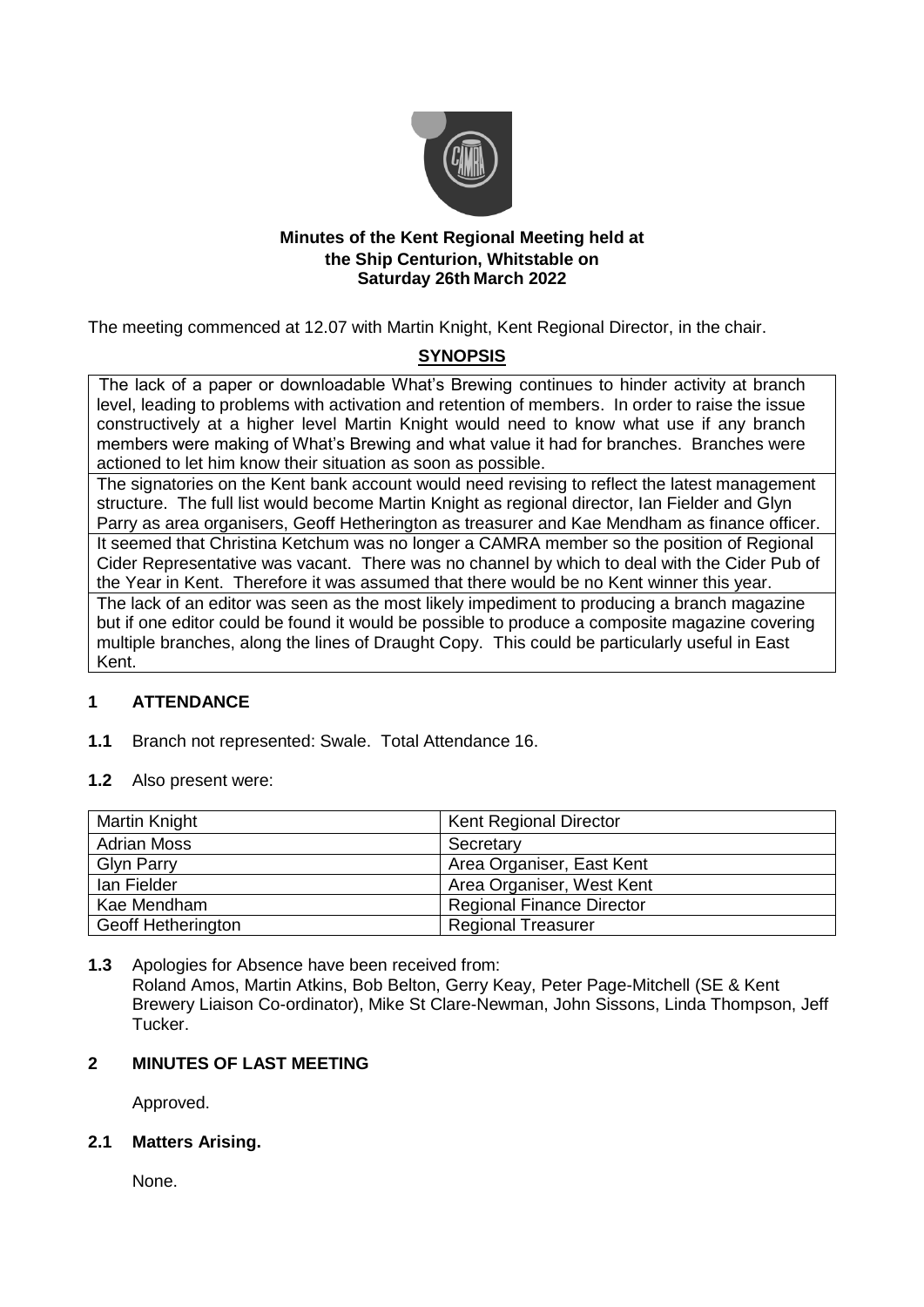# **2.2 ACTION LIST** (New items and status changes in **bold**).

| No  | <b>Description</b>                                                                                                                   | <b>Actionee(s)</b>                        | <b>Required by</b>                                                                        | <b>Status</b>                                                                                 |
|-----|--------------------------------------------------------------------------------------------------------------------------------------|-------------------------------------------|-------------------------------------------------------------------------------------------|-----------------------------------------------------------------------------------------------|
| 111 | Consider revision of branch<br>pub allocations for the 2022<br>and subsequent Good Beer<br>Guides.                                   | Branches.                                 | In advance of a<br>meeting to be<br>arranged before<br>preparation for<br>the 2024 guide. | <b>Closed. Action</b><br>117 continues.                                                       |
| 112 | Seek a candidate for East<br>Kent area organiser.                                                                                    | <b>East Kent</b><br>branches.             | As soon as<br>possible.                                                                   | Closed.                                                                                       |
| 113 | Clarify the lack of an<br>obvious replacement for the<br>Internal Policy Document.                                                   | Regional<br>Director, Surrey<br>& Sussex. | As soon as<br>possible.                                                                   | Ongoing,<br>awaiting the<br>outcome of the<br><b>National AGM.</b>                            |
| 114 | Clarify whether CAMRA's<br>insurance covers non-<br>members working at beer<br>festivals as conflicting<br>advice has been received. | Regional<br>Director, Surrey<br>& Sussex. | As soon as<br>possible.                                                                   | Closed. Non-<br>members<br>should be<br>covered but it<br>is advisable<br>not to use<br>them. |
| 115 | <b>Contact Christina Ketchum</b><br>to see if she is still prepared<br>to act as Kent Cider<br>Representative.                       | Regional<br>Director.                     | As soon as<br>possible.                                                                   | Closed.<br><b>Apparently she</b><br>is no longer a<br>member.                                 |
| 116 | Inform Martin Knight of<br>branches which did not see<br>the proofs of the pub section<br>of 2022 Good Beer Guide.                   | Those branches<br>affected.               | As soon as<br>possible.                                                                   | Closed.                                                                                       |
| 117 | Schedule a separate<br>meeting of branches to<br>decide revisions to branch<br>pub allocations for the 2024<br>Good Beer Guide.      | Ian Clennett and<br>Martin Knight.        | In time for<br>preparation of<br>the guide.                                               | Ongoing.                                                                                      |
| 118 | <b>Inform Martin Knight of</b><br>the extent of branch<br>usage of What's Brewing<br>and its value to the<br>branch.                 | <b>Branche</b>                            | As soon as<br>possible                                                                    | New. Minute<br>5.1 refers.                                                                    |
| 119 | <b>Liaise with Linda</b><br>Thompson on steps to<br>reinstate regional cider<br>reporting.                                           | Regional<br><b>Director</b>               | As soon as<br>possible                                                                    | <b>New</b>                                                                                    |
| 120 | <b>Contact East Kent</b><br>branches to seek an<br>editor for a composite<br>magazine equivalent to<br><b>Draught Copy</b>           | <b>Damien Clark</b>                       | As soon aas<br>possible                                                                   | New. Minute<br>9.2 refers.                                                                    |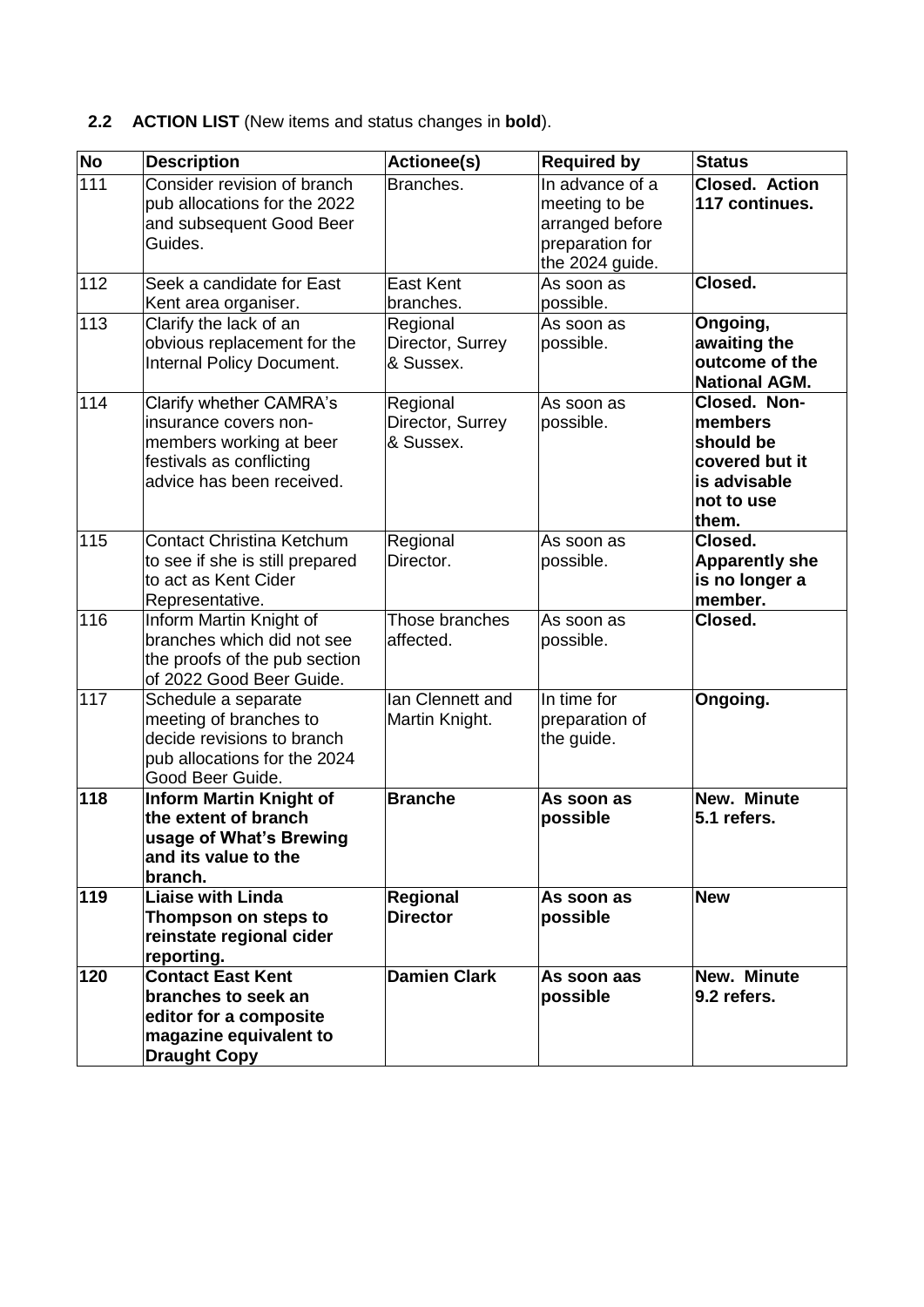## **3 REGIONAL DIRECTOR'S REPORT**

- **3.1** Some branches were still not back up to speed after the lockdowns. For instance, Ashford were still short of a chairman.
- **3.2** A new development of the comms tool which might replace Yahoo groups is in beta testing but there are no details.

## **4 AREA ORGANISERS' REPORTS**

- **4.1 Kent (East)** Nothing to report.
- **4.2 Kent (West)** Nothing to report.

## **5 CAMPAIGNING**

**5.1** The lack of a paper or downloadable What's Brewing continues to hinder activity at branch level, leading to problems with activation and retention of members. News items are not easily available in any form which is readily usable by the majority of members. The news website which nominally represents What's Brewing is not easy to follow or attractive and seldom up to date and was described as unfit for purpose. As a result the most obvious incentive for people to join CAMRA and remain members was missing. In order to raise the issue constructively at a higher level Martin Knight would need to know what use if any branch members were making of What's Brewing and what value it had for branches. Branches were actioned to let him know their situation as soon as possible.

## **6 FINANCE**

**6.1 Regional Finance Officer's Report** Kae Mendham would like to be informed of the dates of branch AGMs. She and Martin Knight should receive copies of examined accounts from branches after an AGM. If examined accounts are not available at the AGM a copy of the unexamined accounts should be submitted with an explanation for the absence of any examination.

There was no information on a COBAS training session in Kent.

- **6.2 General Finance** The current balance is £328, which should be sufficient to cover requirements until the signatories on the bank account were updated. No requests for funding were submitted by branches.
- **6.3 General Matters** The signatories on the Kent bank account would need revising to reflect the latest management structure. Linda Thompson and Jeff Waller would be removed from the list and Martin Knight and Glyn Parry added. The full list would then be Martin Knight as regional director, Ian Fielder and Glyn Parry as area organisers, Geoff Hetherington as treasurer and Kae Mendham as finance officer.

## **7 PUB OF THE YEAR, CIDER PUB OF THE YEAR AND CLUB OF THE YEAR.**

**7.1 Pub of the Year** All branch winner were known and judging forms and guidelines would be sent out imminently. The guidelines were new with two extra categories. It was confirmed that there is no embargo on revealing a branch winner, only those at higher levels. Branches should ensure the pub is informed first and then details can be added to the Kent website and other publicity.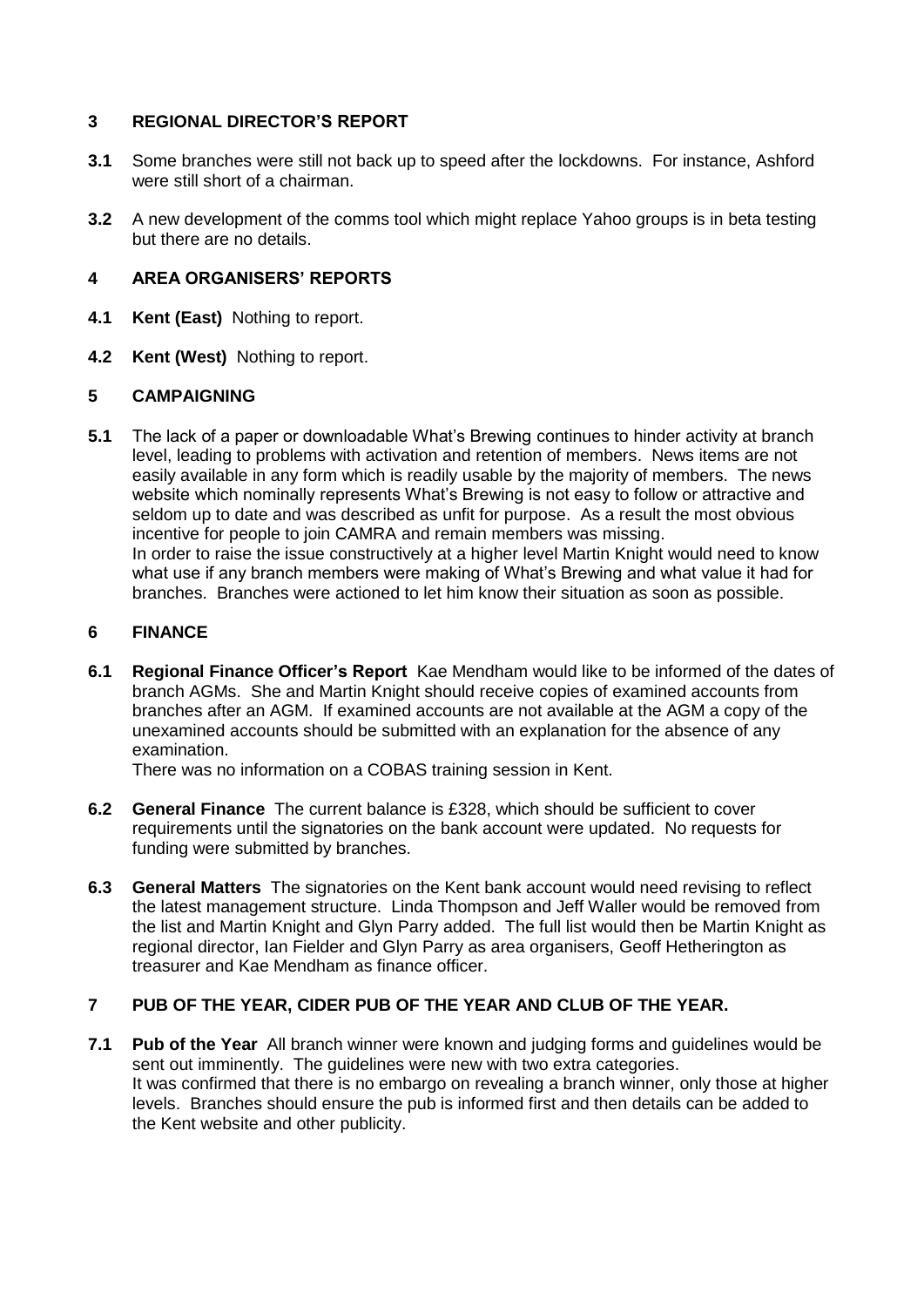- **7.2 Club of the Year** Jeff Tucker had heard of winners from GDV, MMK and West Kent branches. Other branches had until March 31 to submit theirs to him. Judging would be open to any branch, using the Pub of the Year guidelines, and should be completed by the end of July.
- **7.3 Cider Pub of the Year** There was no channel by which to action and communicate this. Therefore it was assumed that there would be no Kent winner this year.

## **8 CIDER**

**8.1** It seemed that Christina Ketchum was no longer a CAMRA member so the position of Regional Cider Representative was vacant. Martin Knight .would liaise with Linda Thompson and Angela Briers to ascertain the course of action to follow.

## **9 PUBLICATIONS**

- **9.1 Good Beer Guide** Ongoing. Branch data entry to WhatPub for the 2023 guide was required to be completed by April 19. Branch pub allocations for the 2024 guide might still be revised depending on the outcome of the separate meeting to which action 117 refers.
- **9.2 Magazines** The 200th edition of Draught Copy had appeared. Both Medway Beer Belly and Ale of Thanet needed new editors in order to restart. The lack of an editor was seen as the most likely impediment to producing a branch magazine but if one editor could be found it would be possible to produce a composite magazine covering multiple branches, along the lines of Draught Copy. Expenditure to establish the first few editions cold be considered a campaigning expense, with a view to the venture later becoming self-financing via advertising. This could be particularly useful in East Kent and Damian Clark agreed to contact East Kent branches to see if anyone was prepared to become editor for such a project
- **9.3 Websites** The Kent Website is now using "BeerEngine", CAMRA's web platform for the provision of CAMRA Branch websites. The URL has therefore changed to [https://kent.camra.org.uk.](https://kent.camra.org.uk/) Branches need to change this detail on their own websites and other communications.

It was thought that branch meetings could be listed on the site together with other branch news.

## **10 COMMUNICATION**

For the time being the best means of communication would be Discourse for messages, backed up by an email circulation list for documents. In future documents could also be made available via the Kent website. Dates and venues of meetings will be added to the national Branch Diary website and the national planner once confirmed.

## **11 BREWERIES (items not covered by submitted reports)**

**11.1** Peter Page-Mitchell's latest report had been circulated before the meeting.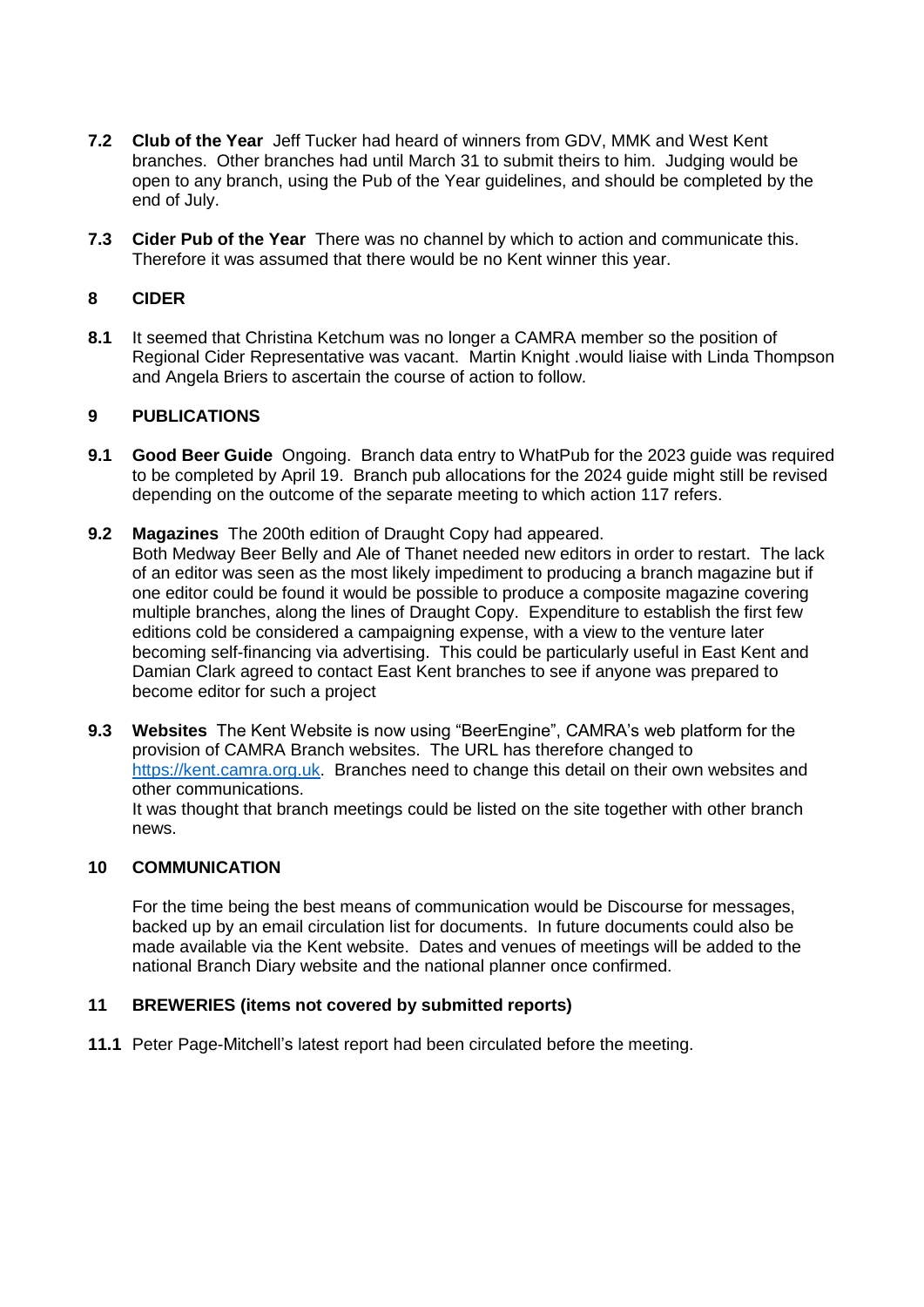## **12 FESTIVALS (those having significant CAMRA involvement)**

**White Cliffs** The earliest the Town Hall venue would be available is expected to be 2025, though the council are keen to have the festival back. Other options may be pursued for 2023 and 2024.

**Thanet** 15 and 16 April 2022. Ongoing. There will be a key keg bar.

**Bexley** 5 to 7 May 2022. Ongoing. Budget approved.

**Kent & East Sussex Railway** 17 and 18 June 2022. About 50 beers etc.

**Kent** No plans at present. Attempts are being made to recover the deposit for the Westgate Hall, Canterbury.

**Cricket Tents** Nothing possible this year. Canterbury seems no longer to be available as a venue.

**East Malling** 3 September 2022. Budget under discussion.

**Faversham Hop Festival** 3 and 4 September 2022, confirmed.

**Spa Valley** 7 to 9 October 2022. CAMRA will have more control than in 2021.

#### **13 BRANCH REPORTS (items not covered by submitted reports)**

Reports had not been received from Canterbury or Medway. There were no additional items.

## **14 FUTURE MEETINGS**

To avoid clashes with beer festivals, Bexley and MMK had agreed to swap dates for this cycle only, with the previous sequence to resume thereafter.

| <b>May 21</b> | Beer Seller, 64 High Street, Tonbridge TN9 1EH (to be confirmed). |
|---------------|-------------------------------------------------------------------|
| Jul           | DDS. Date and venue required ASAP.                                |
| Sept          | Bexley. Date and venue required ASAP.                             |
| Nov           | Thanet.                                                           |
| Jan 2023      | Medway.                                                           |
| Mar           | AGM. Swale.                                                       |
| May           | MMK                                                               |
| Jul           | Ashford.                                                          |
| Sept          | GDV.                                                              |
| Nov           | Canterbury.                                                       |
| Jan 2024      | <b>Bexley</b>                                                     |
| Mar           | AGM. DDS.                                                         |
| Mav           | W Kent.                                                           |

It was noted that there was a need to minimise travel expenses, to cover no more than two meetings in the year.